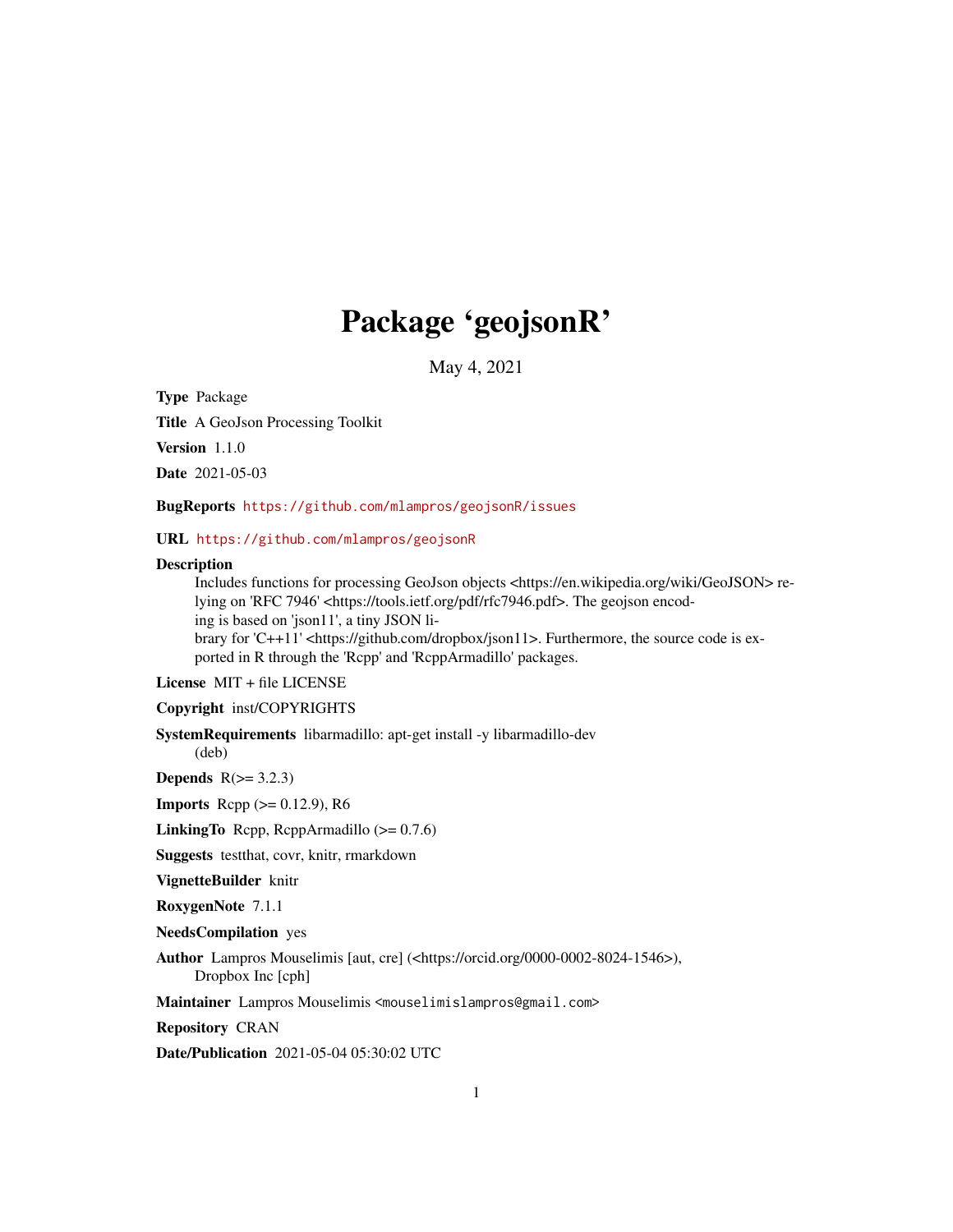# <span id="page-1-0"></span>R topics documented:

| Index | 18 |
|-------|----|
|       |    |
|       |    |
|       |    |
|       |    |
|       |    |
|       |    |
|       |    |
|       |    |

Dump\_From\_GeoJson *returns a json-dump from a geojson file*

# Description

returns a json-dump from a geojson file

# Usage

Dump\_From\_GeoJson(url\_file)

# Arguments

url\_file either a string specifying the input path to a file OR a valid url (beginning with 'http..') pointing to a geojson object

# Value

a character string (json dump)

# Examples

## Not run:

library(geojsonR)

res = Dump\_From\_GeoJson("/myfolder/point.geojson")

## End(Not run)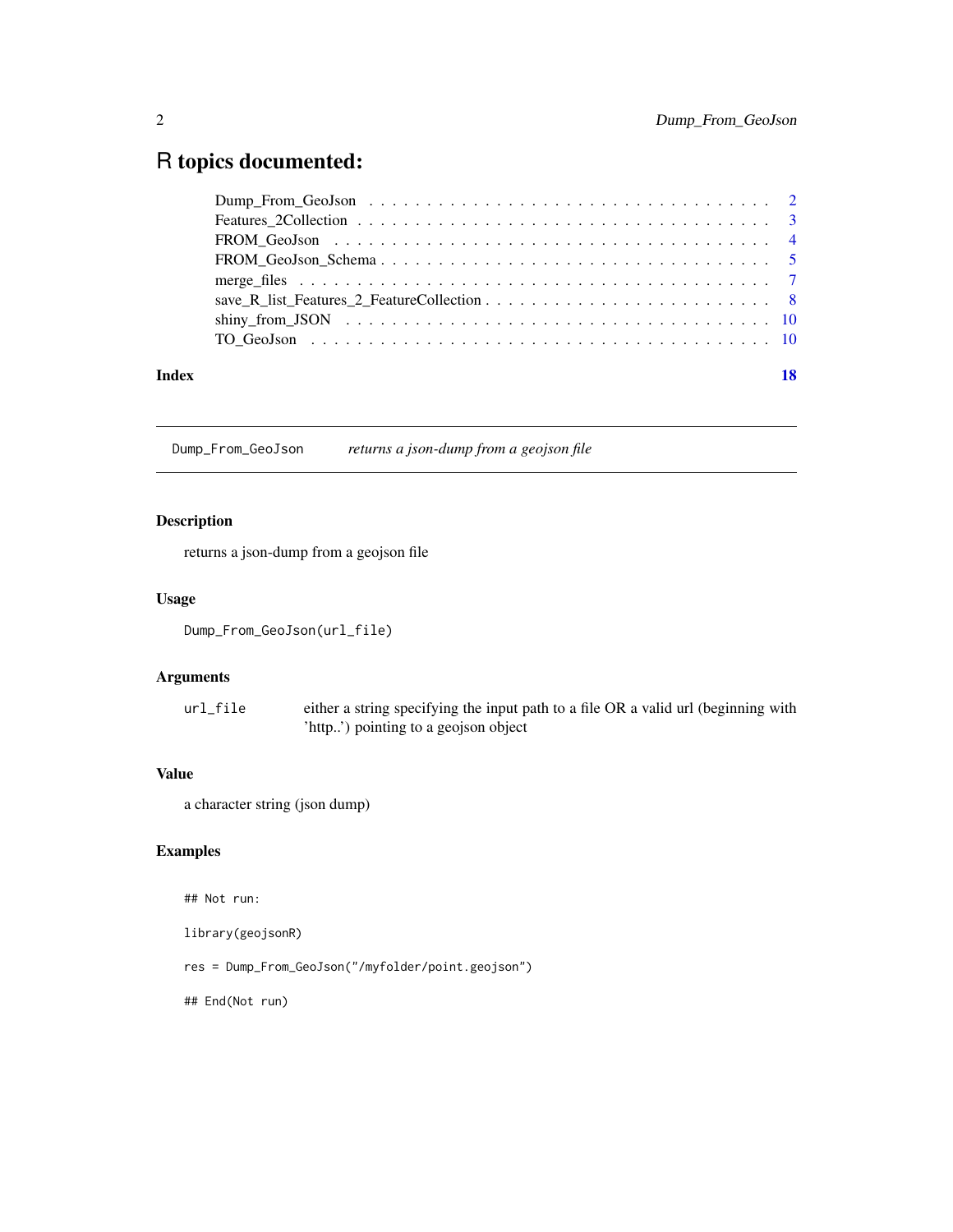<span id="page-2-0"></span>Features\_2Collection *creates a FeatureCollection dump from multiple Feature geojson objects*

# Description

creates a FeatureCollection dump from multiple Feature geojson objects

#### Usage

```
Features_2Collection(
  Features_files_vec,
 bbox\_vec = NULL,write_path = NULL,
  verbose = FALSE
)
```
# Arguments

| Features_files_vec |                                                                                                                                                          |
|--------------------|----------------------------------------------------------------------------------------------------------------------------------------------------------|
|                    | a character vector specifying paths to files (Feature geojson objects)                                                                                   |
| bbox_vec           | either NULL or a numeric vector                                                                                                                          |
| write_path         | either NULL or a character string specifying a valid path to a file (preferably<br>with a <i>geojson extension</i> ) where the output data will be saved |
| verbose            | a boolean. If TRUE then information will be printed out in the console                                                                                   |

# Details

The *Features\_2Collection* function utilizes internally a for-loop. In case of an error set the *verbose* parameter to TRUE to find out which file leads to this error.

#### Value

a FeatureCollection dump

# Examples

## Not run:

library(geojsonR)

```
vec_files = c("/myfolder/Feature1.geojson", "/myfolder/Feature2.geojson",
              "/myfolder/Feature3.geojson", "/myfolder/Feature4.geojson",
             "/myfolder/Feature5.geojson")
```
res = Features\_2Collection(vec\_files, bbox\_vec = NULL)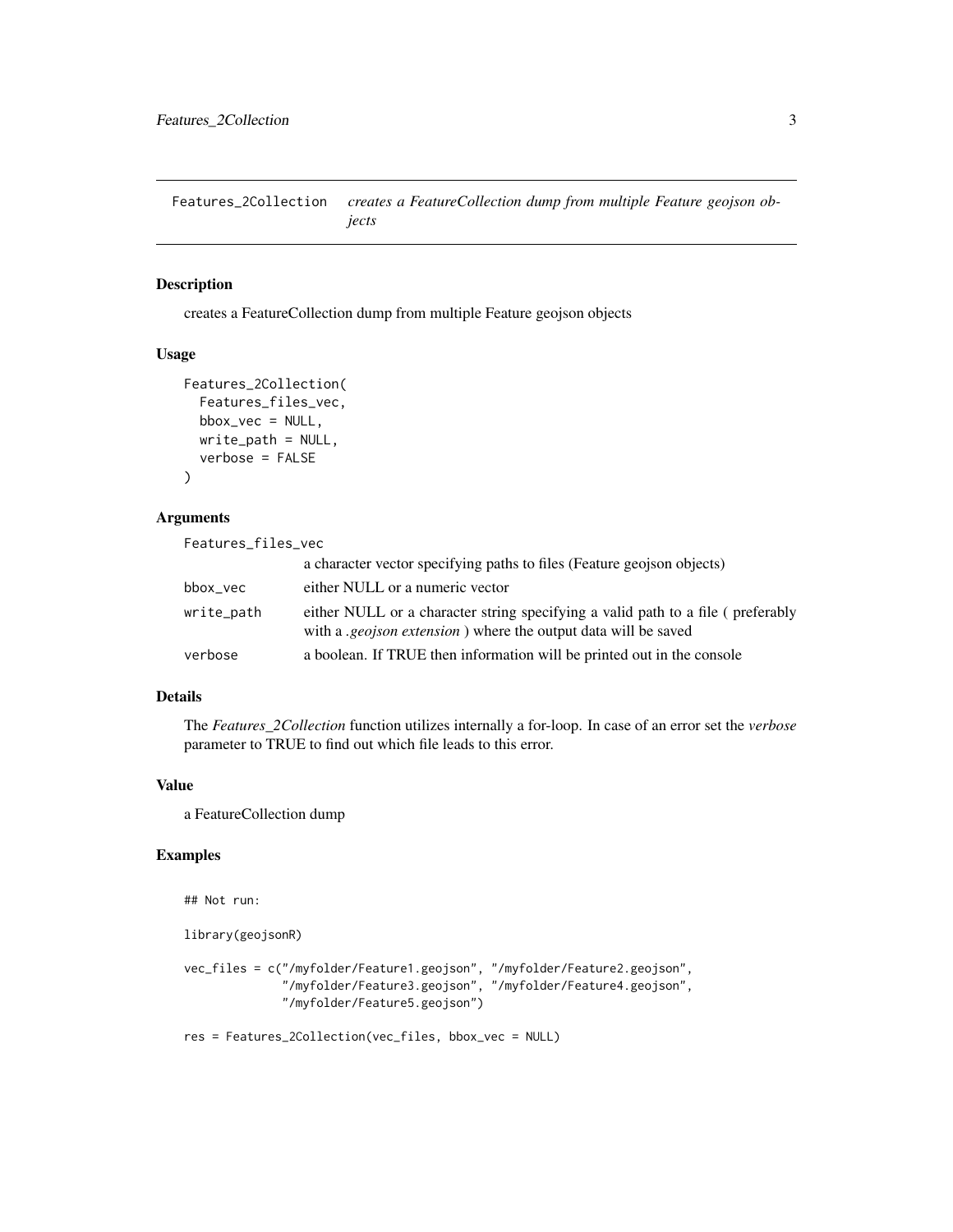<span id="page-3-0"></span>## End(Not run)

FROM\_GeoJson *reads GeoJson data*

#### Description

reads GeoJson data

### Usage

```
FROM_GeoJson(
  url_file_string,
  Flatten_Coords = FALSE,
  Average_Coordinates = FALSE,
  To_List = FALSE
)
```
#### Arguments

```
url_file_string
                  a string specifying the input path to a file OR a geojson object (in form of a
                  character string) OR a valid url (beginning with 'http..') pointing to a geojson
                  object
Flatten_Coords either TRUE or FALSE. If TRUE then the properties member of the geojson file
                  will be omitted during parsing.
Average_Coordinates
                  either TRUE or FALSE. If TRUE then additionally a geojson-dump and the
                  average latitude and longitude of the geometry object will be returned.
To_List either TRUE or FALSE. If TRUE then the coordinates of the geometry object
                  will be returned in form of a list, otherwise in form of a numeric matrix.
```
#### Details

The *FROM\_GeoJson* function is based on the 'RFC 7946' specification. Thus, geojson files/strings which include property-names other than the 'RFC 7946' specifies will return an error. To avoid errors of that kind a user should take advantage of the *FROM\_GeoJson\_Schema* function, which is not as strict concerning the property names.

#### Value

a (nested) list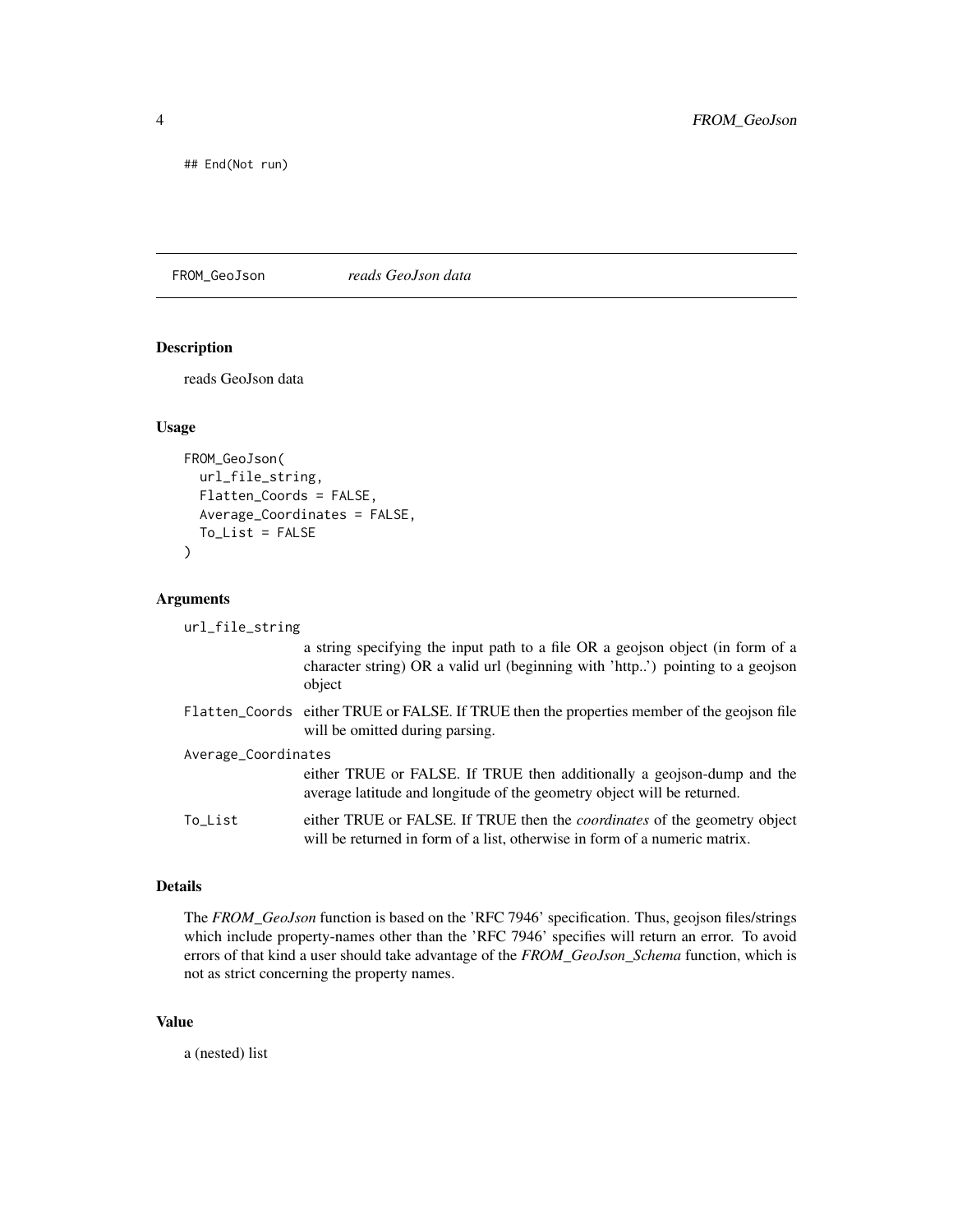# <span id="page-4-0"></span>Examples

```
## Not run:
library(geojsonR)
# INPUT IS A FILE
res = FROM_GeoJson(url_file_string = "/myfolder/feature_collection.geojson")
# INPUT IS A GEOJSON (character string)
tmp_str = '{ "type": "MultiPolygon", "coordinates": [
  [[[102.0, 2.0], [103.0, 2.0], [103.0, 3.0], [102.0, 3.0], [102.0, 2.0]]],
  [[[100.0, 0.0], [101.0, 0.0], [101.0, 1.0], [100.0, 1.0], [100.0, 0.0]],[[100.2, 0.2], [100.8, 0.2], [100.8, 0.8], [100.2, 0.8], [100.2, 0.2]]]
  ]
}'
res = FROM_GeoJson(url_file_string = tmp_str)
# INPUT IS A URL
res = FROM_GeoJson(url_file_string = "http://www.EXAMPLE_web_page.geojson")
## End(Not run)
```
FROM\_GeoJson\_Schema *reads GeoJson data using a one-word-schema*

# Description

reads GeoJson data using a one-word-schema

#### Usage

```
FROM_GeoJson_Schema(
 url_file_string,
 geometry_name = ",
 Average_Coordinates = FALSE,
 To_List = FALSE
)
```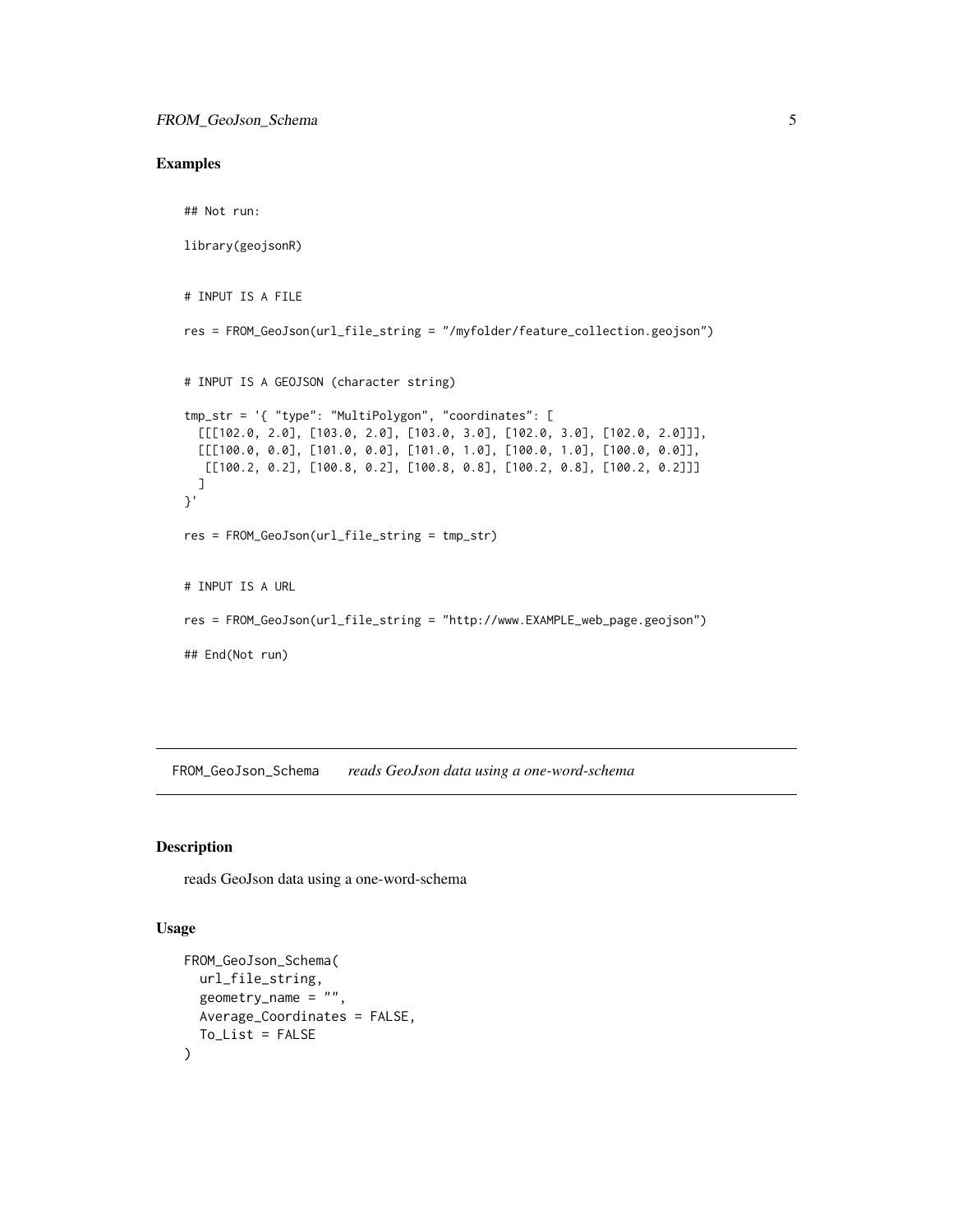#### **Arguments**

| url_file_string     |                                                                                                                                                                                                   |  |  |  |
|---------------------|---------------------------------------------------------------------------------------------------------------------------------------------------------------------------------------------------|--|--|--|
|                     | a string specifying the input path to a file OR a geojson object (in form of a<br>character string) OR a valid url (beginning with 'http') pointing to a geojson<br>object                        |  |  |  |
| geometry_name       | a string specifying the geometry name in the geojson string/file. The <i>geome</i> -<br><i>try_name</i> functions as a one-word schema and can significantly speed up the<br>parsing of the data. |  |  |  |
| Average_Coordinates |                                                                                                                                                                                                   |  |  |  |
|                     | either TRUE or FALSE. If TRUE then additionally a geojson-dump and the<br>average latitude and longitude of the geometry object will be returned.                                                 |  |  |  |
| To List             | either TRUE or FALSE. If TRUE then the <i>coordinates</i> of the geometry object<br>will be returned in form of a list, otherwise in form of a numeric matrix.                                    |  |  |  |

### Details

This function is appropriate when the property-names do not match exactly the 'RFC 7946' specification ( for instance if the *geometry* object-name appears as *location* as is the case sometimes in mongodb queries ). The user can then specify the *geometry\_name* as it exactly appears in the .geojson string/file (consult the example for more details). If no *geometry\_name* is given then recursion will be used, which increases the processing time. In case that the input .geojson object is of *type* : *Point*, *LineString*, *MultiPoint*, *Polygon*, *GeometryCollection*, *MultiLineString*, *MultiPolygon*, *Feature* or *FeatureCollection* with a second attribute name : *coordinates*, then the *geometry\_name* parameter is not necessary.

#### Value

a (nested) list

# Examples

```
library(geojsonR)
```

```
# INPUT IS A GEOJSON (character string)
```

```
tmp\_str = '{}"name" : "example_name",
            "location" : {
                "type" : "Point",
                "coordinates" : [ -120.24, 39.21 ]
              }
           }'
```
res = FROM\_GeoJson\_Schema(url\_file\_string = tmp\_str, geometry\_name = "location")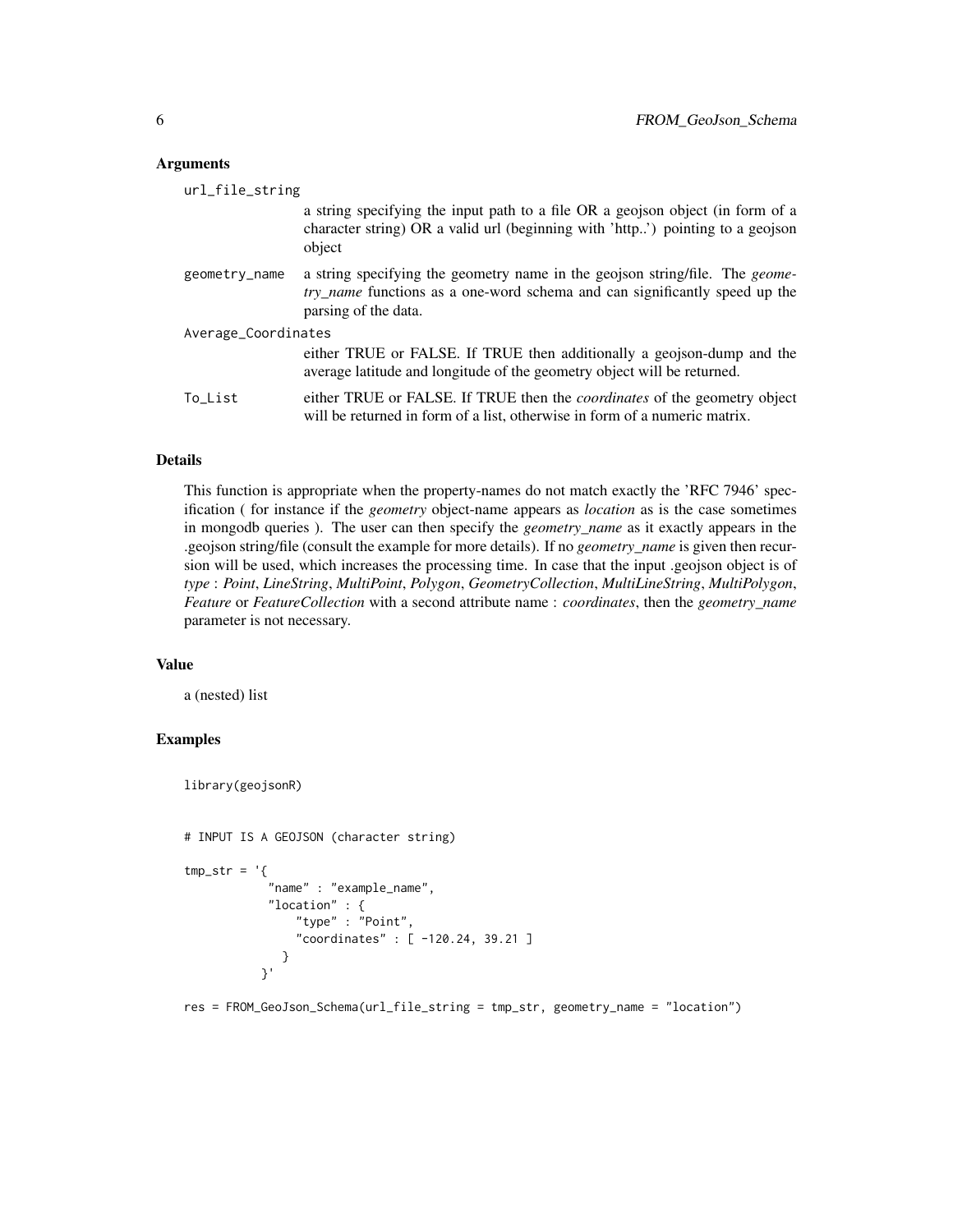<span id="page-6-0"></span>

# Description

merge json files (or any kind of text files) from a directory

# Usage

```
merge_files(
  INPUT_FOLDER,
  OUTPUT_FILE,
 CONCAT_DELIMITER = "\n",
  verbose = FALSE
)
```
# Arguments

| INPUT_FOLDER     | a character string specifying a path to the input folder                       |  |  |  |
|------------------|--------------------------------------------------------------------------------|--|--|--|
| OUTPUT_FILE      | a character string specifying a path to the output file                        |  |  |  |
| CONCAT_DELIMITER |                                                                                |  |  |  |
|                  | a character string specifying the delimiter to use when merging the files      |  |  |  |
| verbose          | either TRUE or FALSE. If TRUE then information will be printed in the console. |  |  |  |

# Details

This function is meant for json files but it can be applied to any kind of text files. It takes an input folder (*INPUT\_FOLDER*) and an output file (*OUTPUT\_FILE*) and merges all files from the *IN-PUT\_FOLDER* to a single *OUTPUT\_FILE* using the concatenation delimiter (*CONCAT\_DELIMITER*).

# Examples

```
## Not run:
library(geojsonR)
merge_files(INPUT_FOLDER = "/my_folder/", OUTPUT_FILE = "output_file.json")
## End(Not run)
```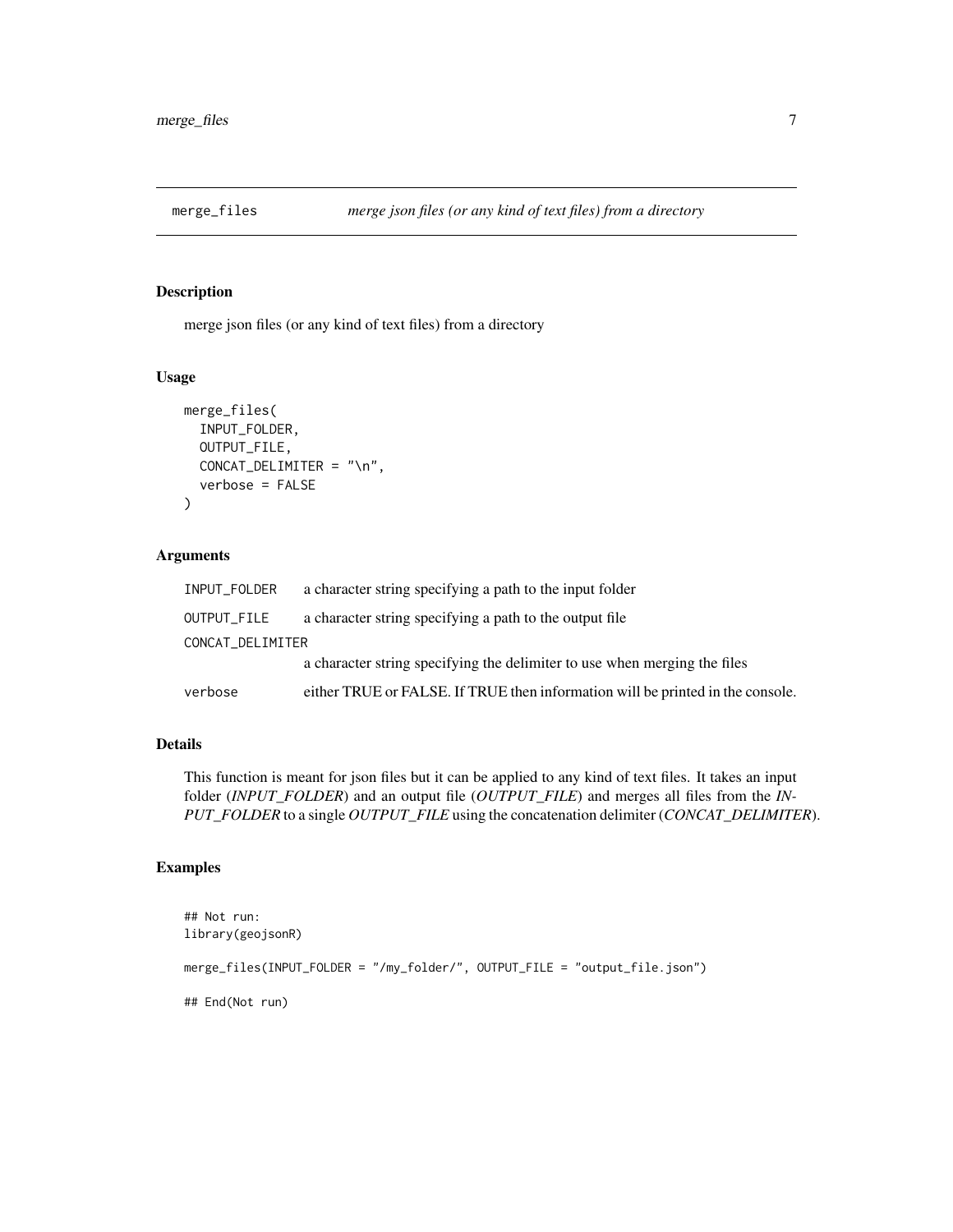<span id="page-7-0"></span>save\_R\_list\_Features\_2\_FeatureCollection

*creates a FeatureCollection from R list objects ( see the details section about the limitations of this function )*

#### Description

creates a FeatureCollection from R list objects ( see the details section about the limitations of this function )

#### Usage

```
save_R_list_Features_2_FeatureCollection(
  input_list,
 path_to_file = "",verbose = FALSE
\lambda
```
#### Arguments

| input_list   | a list object that includes 1 or more geojson R list Features                                               |
|--------------|-------------------------------------------------------------------------------------------------------------|
| path_to_file | either an empty string ("") or a valid path to a file where the output FeatureCol-<br>lection will be saved |
| verbose      | a boolean. If TRUE then information will be printed out in the console                                      |

#### Details

- it allows the following attributes: *'type'*, *'id'*, *'properties'* and *'geometry'*
- it allows only coordinates of type *'Polygon'* or *'MultiPolygon'* to be processed. In case of a *'Polygon'* there are 2 cases: (a.) Polygon WITHOUT interior rings (a numeric matrix is expected) and (b.) Polygon WITH interior rings (a list of numeric matrices is expected). See the test-cases if you receive an error for the correct format of the input data. In case of a *'MultiPolygon'* both Polygons with OR without interior rings can be included. Multipolygons are of the form: list of lists where each SUBLIST can be either a numeric matrix (Polygon without interior rings) or a list (Polygon with interior rings)
- the *properties* attribute must be a list that can take only *character strings*, *numeric* and *integer* values of SIZE 1. In case that any of the input properties is of  $SIZE > 1$  then it will throw an error.

The *input\_list* parameter can be EITHER created from scratch OR GeoJson Features (in form of a FeatureCollection) can be loaded in R and modified so that this list can be processed by this function

#### Value

- a FeatureCollection in form of a character string
- a FeatureCollection saved in a file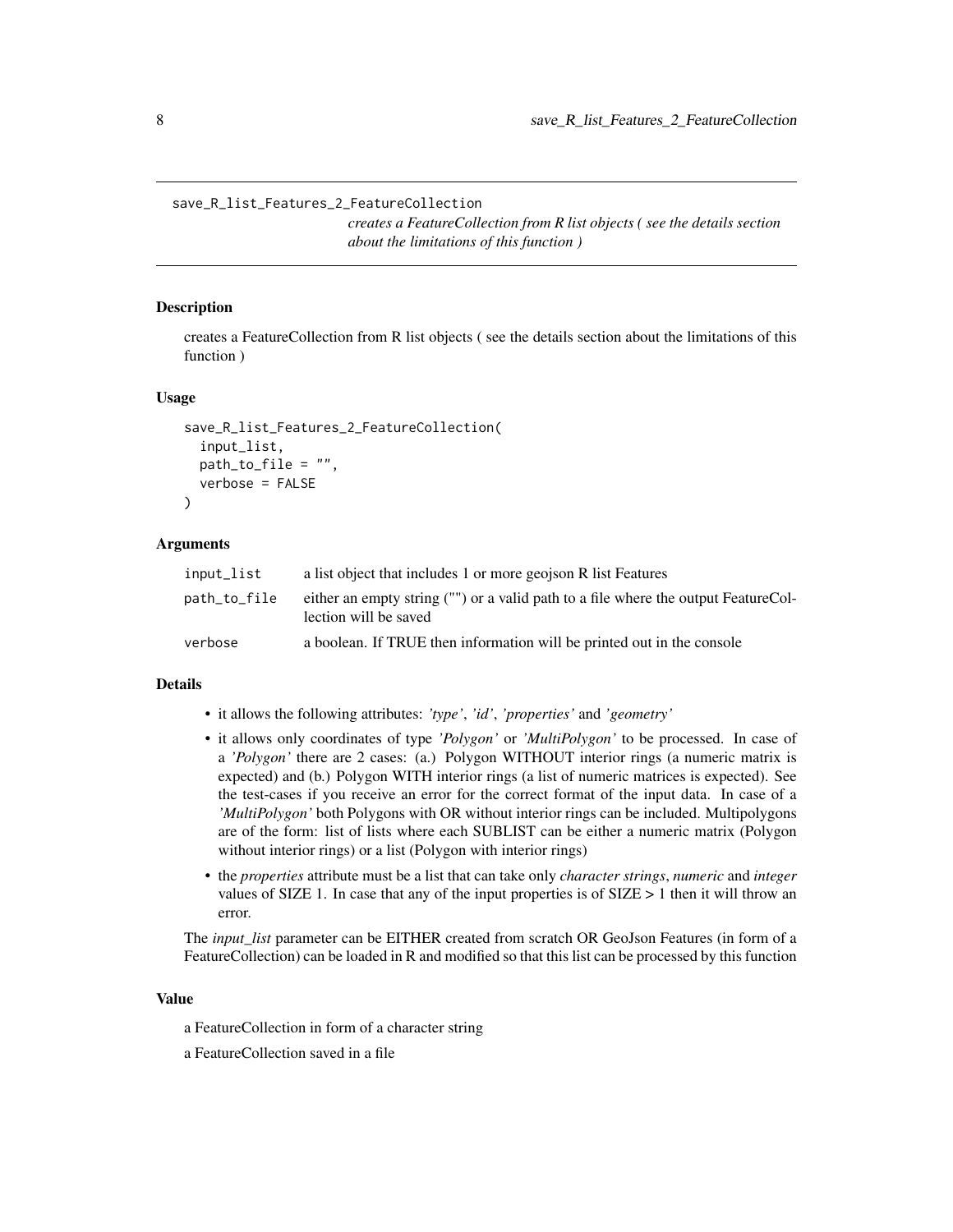#### Examples

```
## Not run:
library(geojsonR)
#------------------------------------------------
# valid example that will save the data to a file
#------------------------------------------------
Feature1 = list(type ="Feature",
                id = 1L,
                properties = list(prop1 = 'id', prop2 = 1.0234),
                geometry = list(type = 'Polygon',
                                coordinates = matrix(runif(20), nrow = 10, ncol = 2)))
Feature2 = list(type ="Feature",
                id = 2L,
                properties = list(prop1 = 'non-id', prop2 = 6.0987),
                geometry = list(type = 'MultiPolygon',
                              coordinates = list(matrix(runif(20), nrow = 10, ncol = 2),matrix(runif(20), nrow = 10, ncol = 2))))list_features = list(Feature1, Feature2)
path_feat_col = tempfile(fileext = '.geojson')
res = save_R_list_Features_2_FeatureCollection(input_list = list_features,
                                               path_to_file = path_feat_col,
                                               verbose = TRUE)
#-------------------------------------
# validate that the file can be loaded
#-------------------------------------
res_load = FROM_GeoJson_Schema(url_file_string = path_feat_col)
str(res_load)
#----------------------------------------------------
# INVALID data types such as NA's will throw an ERROR
#----------------------------------------------------
Feature1 = list(type ="Feature",
                id = 1L,
                properties = list(prop1 = NA, prop2 = 1.0234),
                geometry = list(type = 'Polygon',
                                coordinates = matrix(runif(20), nrow = 10, ncol = 2)))
list_features = list(Feature1, Feature2)
```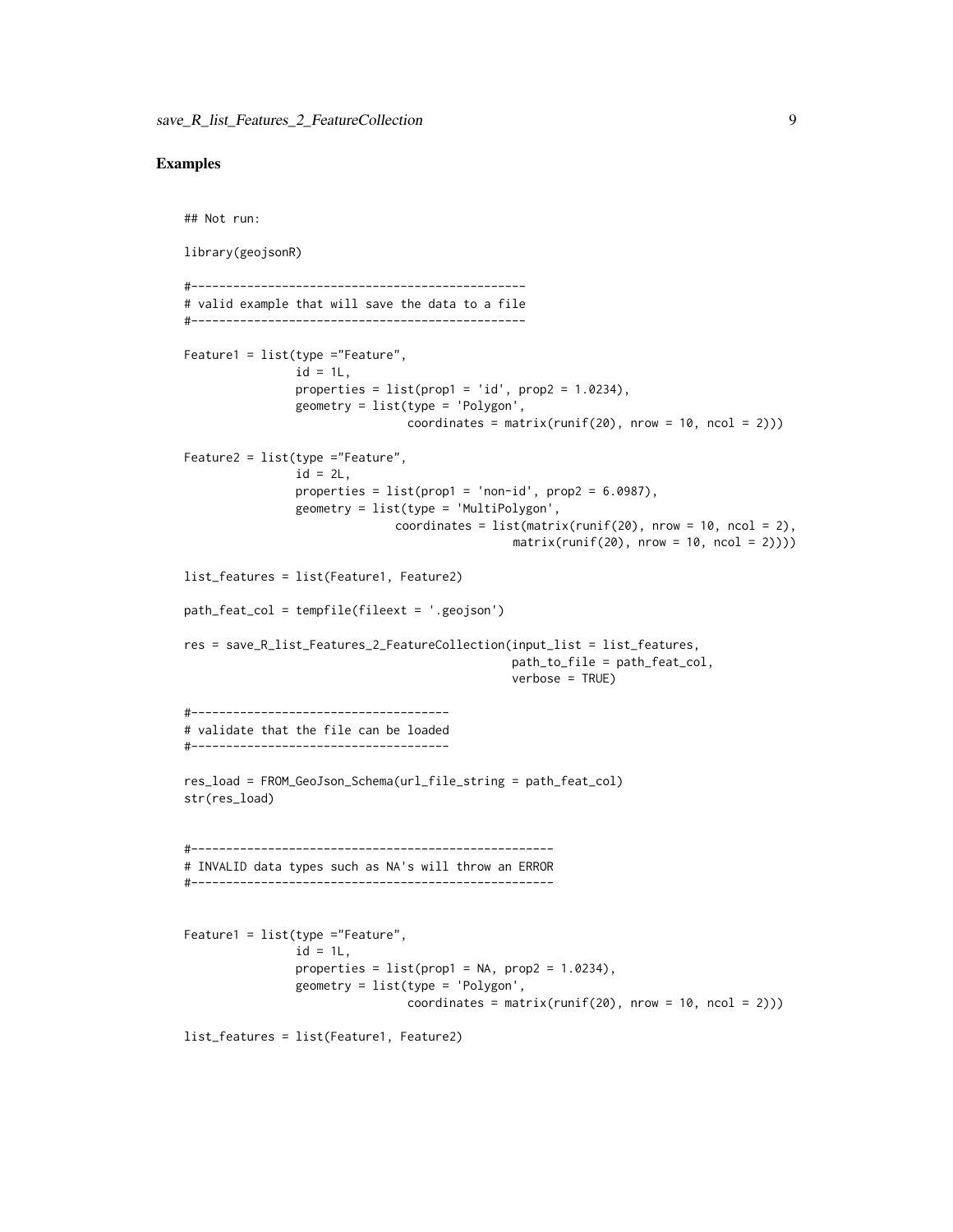```
path_feat_col = tempfile(fileext = '.geojson')
res = save_R_list_Features_2_FeatureCollection(input_list = list_features,
                                               path_to_file = path_feat_col,
                                               verbose = TRUE)
```
## End(Not run)

shiny\_from\_JSON *secondary function for shiny Applications*

# Description

secondary function for shiny Applications

# Usage

shiny\_from\_JSON(input\_file)

#### Arguments

input\_file a character string specifying a path to a file

# Details

This function is meant for *shiny Applications*. To read a GeoJson file use either the *FROM\_GeoJson* or *FROM\_GeoJson\_Schema* function.

# Value

a (nested) list

TO\_GeoJson *converts data to a GeoJson object*

# Description

converts data to a GeoJson object converts data to a GeoJson object

#### Usage

# utl <- TO\_GeoJson\$new()

<span id="page-9-0"></span>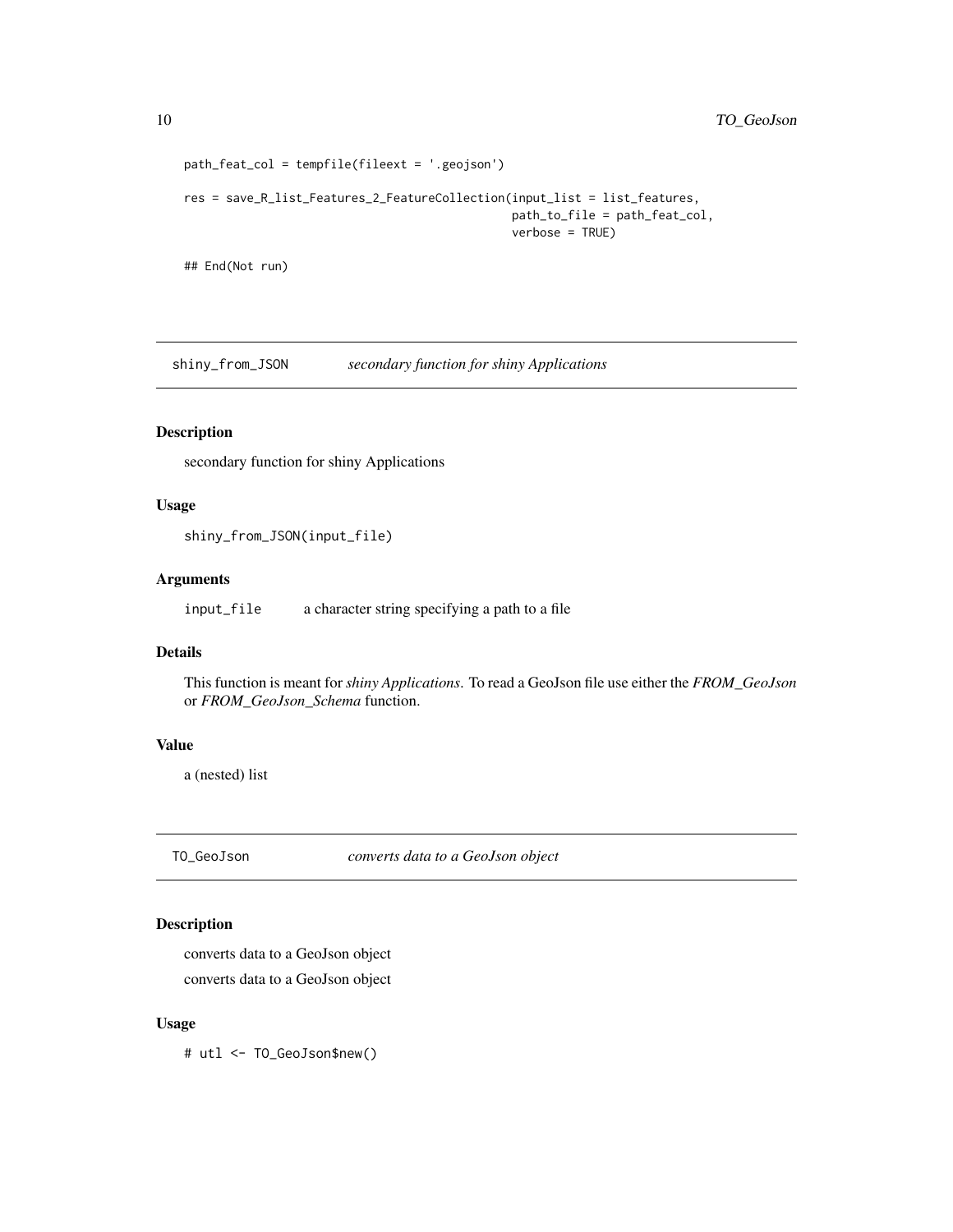# TO\_GeoJson 11

# Value

a List

# **Methods**

```
TO_GeoJson$new()
--------------
Point(data, stringify = FALSE)
--------------
MultiPoint(data, stringify = FALSE)
--------------
LineString(data, stringify = FALSE)
--------------
MultiLineString(data, stringify = FALSE)
--------------
Polygon(data, stringify = FALSE)
--------------
MultiPolygon(data, stringify = FALSE)
--------------
GeometryCollection(data, stringify = FALSE)
--------------
Feature(data, stringify = FALSE)
--------------
FeatureCollection(data, stringify = FALSE)
--------------
```
# Methods

Public methods:

- [TO\\_GeoJson\\$new\(\)](#page-10-0)
- [TO\\_GeoJson\\$Point\(\)](#page-11-0)
- [TO\\_GeoJson\\$MultiPoint\(\)](#page-11-1)
- [TO\\_GeoJson\\$LineString\(\)](#page-11-2)
- [TO\\_GeoJson\\$MultiLineString\(\)](#page-11-3)
- [TO\\_GeoJson\\$Polygon\(\)](#page-11-4)
- [TO\\_GeoJson\\$MultiPolygon\(\)](#page-11-5)
- [TO\\_GeoJson\\$GeometryCollection\(\)](#page-12-0)
- [TO\\_GeoJson\\$Feature\(\)](#page-12-1)
- [TO\\_GeoJson\\$FeatureCollection\(\)](#page-12-2)
- <span id="page-10-0"></span>• [TO\\_GeoJson\\$clone\(\)](#page-12-3)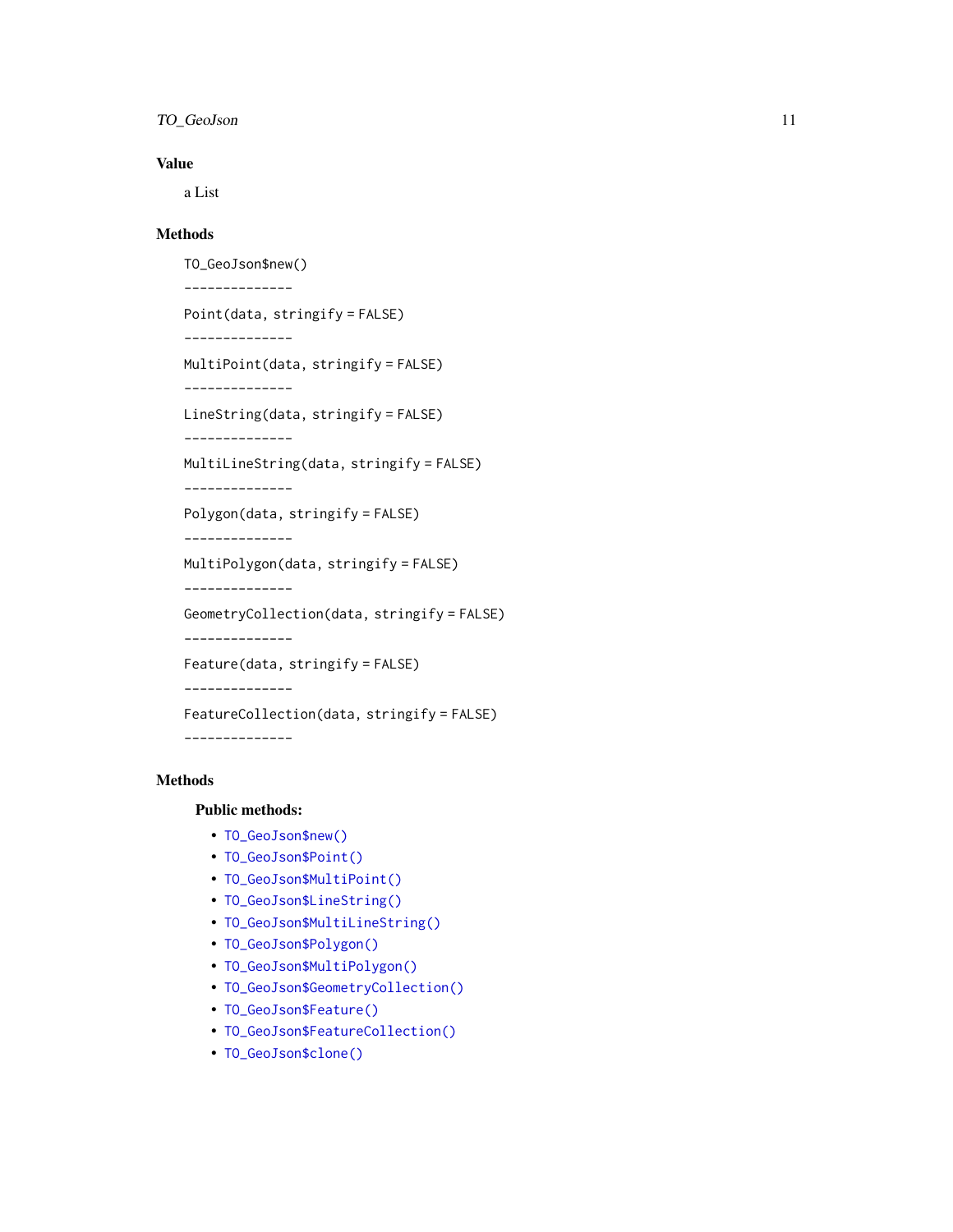#### Method new():

*Usage:* TO\_GeoJson\$new()

#### <span id="page-11-0"></span>Method Point():

*Usage:*

TO\_GeoJson\$Point(data, stringify = FALSE)

*Arguments:*

data a list specifying the geojson geometry object

stringify either TRUE or FALSE, specifying if the output should also include a geojsondump (as a character string)

# <span id="page-11-1"></span>Method MultiPoint():

*Usage:*

TO\_GeoJson\$MultiPoint(data, stringify = FALSE)

*Arguments:*

data a list specifying the geojson geometry object

stringify either TRUE or FALSE, specifying if the output should also include a geojsondump (as a character string)

# <span id="page-11-2"></span>Method LineString():

*Usage:*

TO\_GeoJson\$LineString(data, stringify = FALSE)

*Arguments:*

data a list specifying the geojson geometry object

stringify either TRUE or FALSE, specifying if the output should also include a geojsondump (as a character string)

### <span id="page-11-3"></span>Method MultiLineString():

*Usage:*

TO\_GeoJson\$MultiLineString(data, stringify = FALSE)

*Arguments:*

data a list specifying the geojson geometry object

stringify either TRUE or FALSE, specifying if the output should also include a geojsondump (as a character string)

# <span id="page-11-4"></span>Method Polygon():

*Usage:*

TO\_GeoJson\$Polygon(data, stringify = FALSE)

*Arguments:*

data a list specifying the geojson geometry object

<span id="page-11-5"></span>stringify either TRUE or FALSE, specifying if the output should also include a geojsondump (as a character string)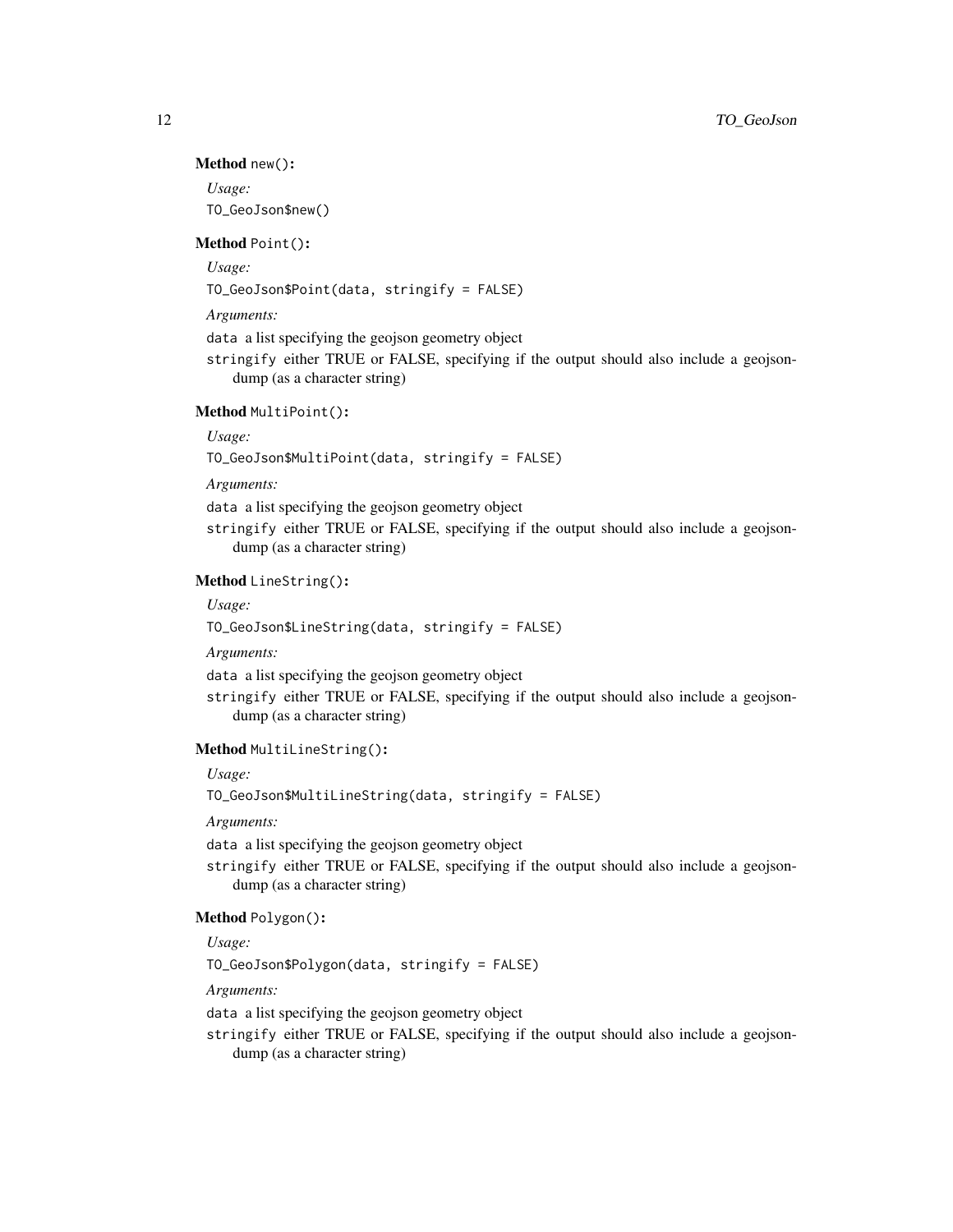# TO\_GeoJson 13

#### Method MultiPolygon():

*Usage:*

TO\_GeoJson\$MultiPolygon(data, stringify = FALSE)

*Arguments:*

data a list specifying the geojson geometry object

stringify either TRUE or FALSE, specifying if the output should also include a geojsondump (as a character string)

# <span id="page-12-0"></span>Method GeometryCollection():

*Usage:*

TO\_GeoJson\$GeometryCollection(data, stringify = FALSE)

*Arguments:*

data a list specifying the geojson geometry object

stringify either TRUE or FALSE, specifying if the output should also include a geojsondump (as a character string)

#### <span id="page-12-1"></span>Method Feature():

*Usage:*

TO\_GeoJson\$Feature(data, stringify = FALSE)

*Arguments:*

data a list specifying the geojson geometry object

stringify either TRUE or FALSE, specifying if the output should also include a geojsondump (as a character string)

#### <span id="page-12-2"></span>Method FeatureCollection():

*Usage:*

TO\_GeoJson\$FeatureCollection(data, stringify = FALSE)

*Arguments:*

data a list specifying the geojson geometry object

stringify either TRUE or FALSE, specifying if the output should also include a geojsondump (as a character string)

<span id="page-12-3"></span>Method clone(): The objects of this class are cloneable with this method.

*Usage:* TO\_GeoJson\$clone(deep = FALSE)

*Arguments:*

deep Whether to make a deep clone.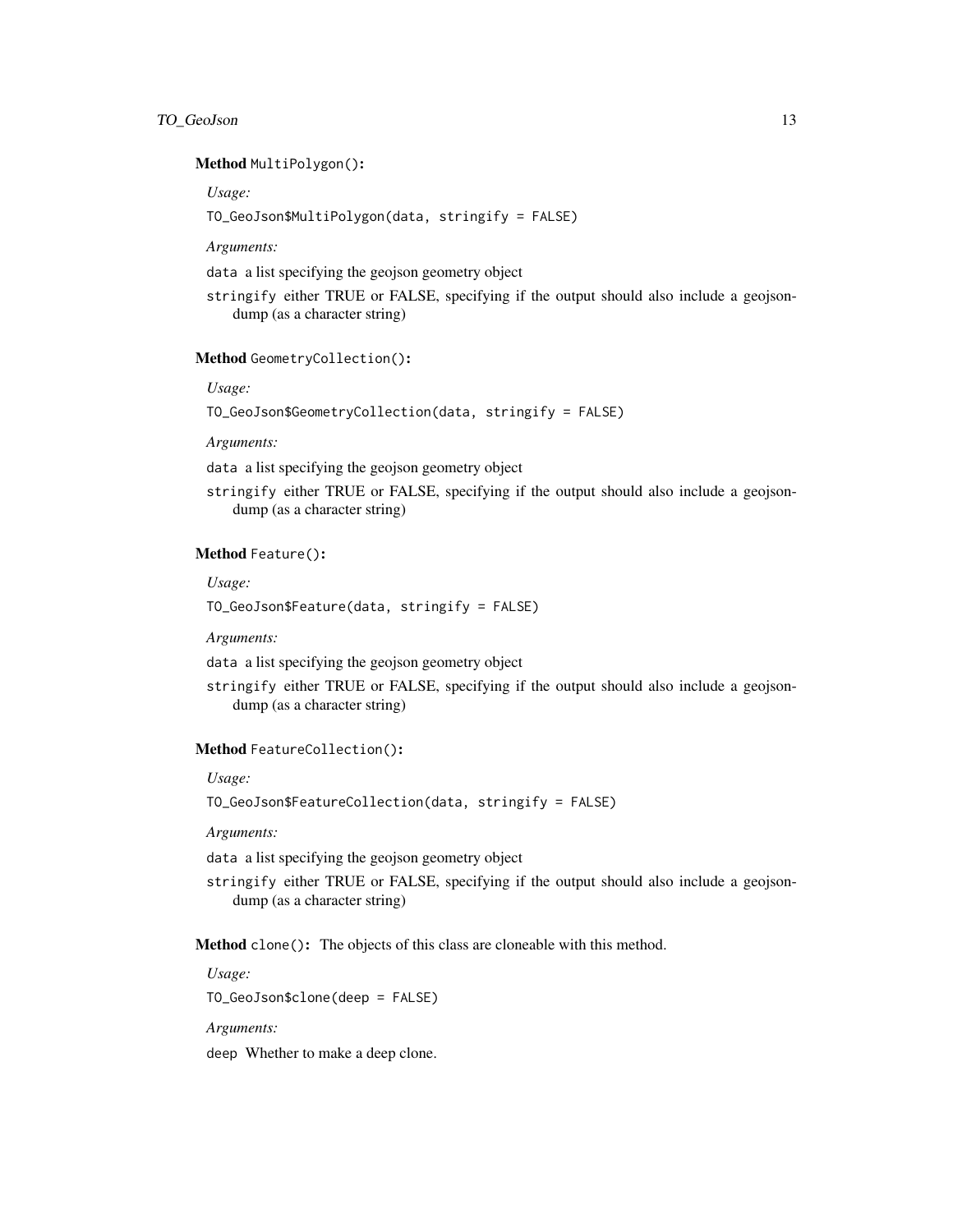#### Examples

```
library(geojsonR)
# initialize class
init = TO_GeoJson$new()
# Examples covering all geometry-objects
# Point
point_dat = c(100, 1.01)
point = init$Point(point_dat, stringify = TRUE)
point
# MultiPoint
multi_point_dat = list(c(100, 1.01), c(200, 2.01))
multi_point = init$MultiPoint(multi_point_dat, stringify = TRUE)
multi_point
# LineString
linestring_dat = list(c(100, 1.01), c(200, 2.01))
line_string = init$LineString(linestring_dat, stringify = TRUE)
line_string
# MultiLineString
multilinestring_dat = list(list(c(100, 0.0), c(101, 1.0)), list(c(102, 2.0), c(103, 3.0)))
multiline_string = init$MultiLineString(multilinestring_dat, stringify = TRUE)
multiline_string
# Polygon (WITHOUT interior rings)
polygon_WITHOUT_dat = list(list(c(100, 1.01), c(200, 2.01), c(100, 1.0), c(100, 1.01)))
polygon_without = init$Polygon(polygon_WITHOUT_dat, stringify = TRUE)
polygon_without
```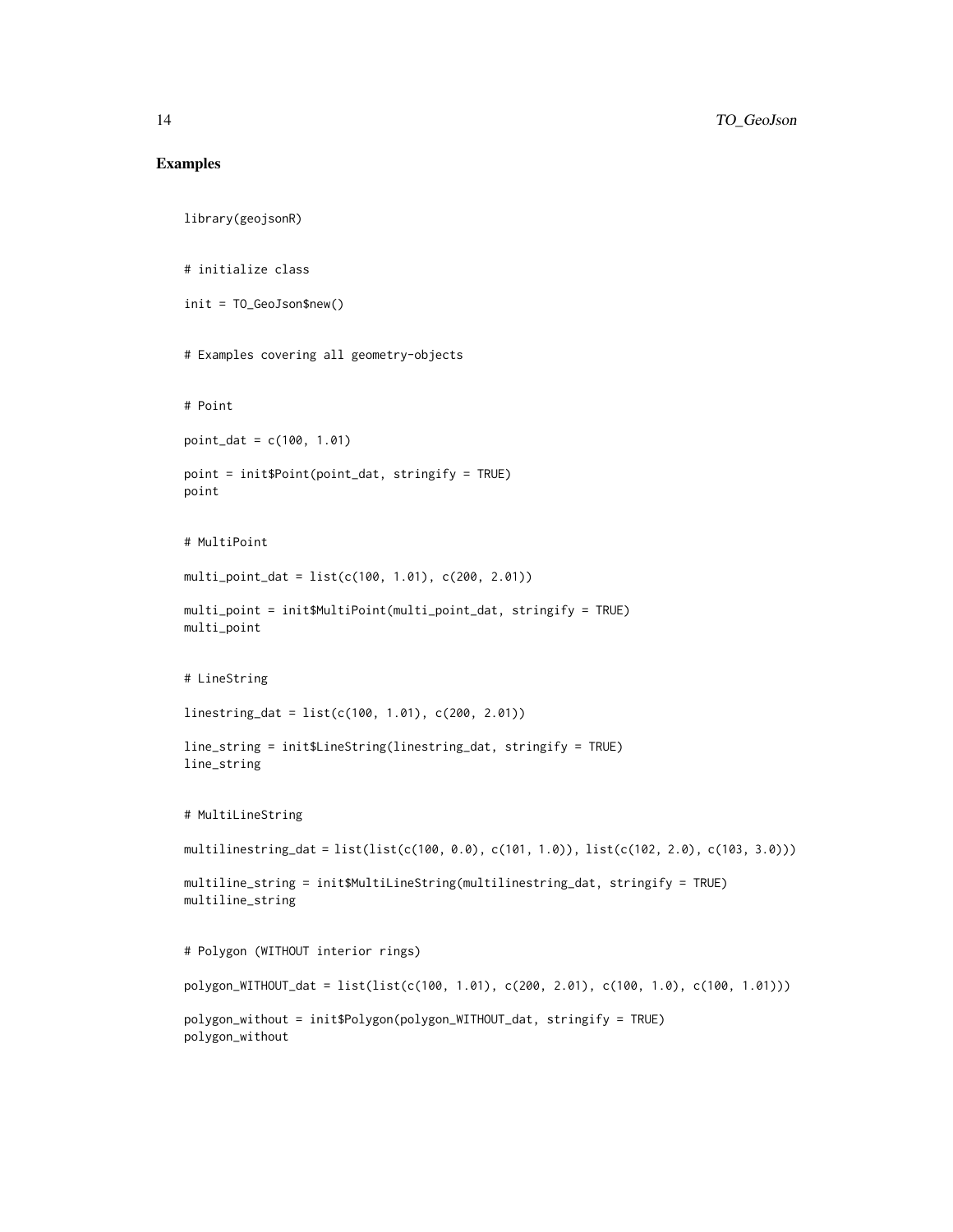# Polygon (WITH interior rings)

polygon\_WITH\_dat = list(list(c(100, 1.01), c(200, 2.01), c(100, 1.0), c(100, 1.01)),

```
list(c(50, 0.5), c(50, 0.8), c(50, 0.9), c(50, 0.5)))
```

```
polygon_with = init$Polygon(polygon_WITH_dat, stringify = TRUE)
polygon_with
```
# MultiPolygon

# the first polygon is without interior rings and the second one is with interior rings

multi\_polygon\_dat = list(list(list(c(102, 2.0), c(103, 2.0), c(103, 3.0), c(102, 2.0))),

list(list(c(100, 0.0), c(101, 1.0), c(101, 1.0), c(100, 0.0)),

list(c(100.2, 0.2), c(100.2, 0.8), c(100.8, 0.8), c(100.2, 0.2))))

```
multi_polygon = init$MultiPolygon(multi_polygon_dat, stringify = TRUE)
multi_polygon
```
# GeometryCollection (named list)

Point = c(100, 1.01)

MultiPoint = list(c(100, 1.01), c(200, 2.01))

MultiLineString = list(list(c(100, 0.0), c(101, 1.0)),

list(c(102, 2.0), c(103, 3.0)))

LineString = list(c(100, 1.01), c(200, 2.01))

MultiLineString = list(list(c(100, 0.0), c(101, 1.0)),

list(c(102, 2.0), c(103, 3.0)))

Polygon = list(list(c(100, 1.01), c(200, 2.01), c(100, 1.0), c(100, 1.01)))

```
Polygon = list(list(c(100, 1.01), c(200, 2.01), c(100, 1.0), c(100, 1.01)),
```
 $list(c(50, 0.5), c(50, 0.8), c(50, 0.9), c(50, 0.5)))$ 

MultiPolygon = list(list(list(c(102, 2.0), c(103, 2.0), c(103, 3.0), c(102, 2.0))),

list(list(c(100, 0.0), c(101, 1.0), c(101, 1.0), c(100, 0.0)),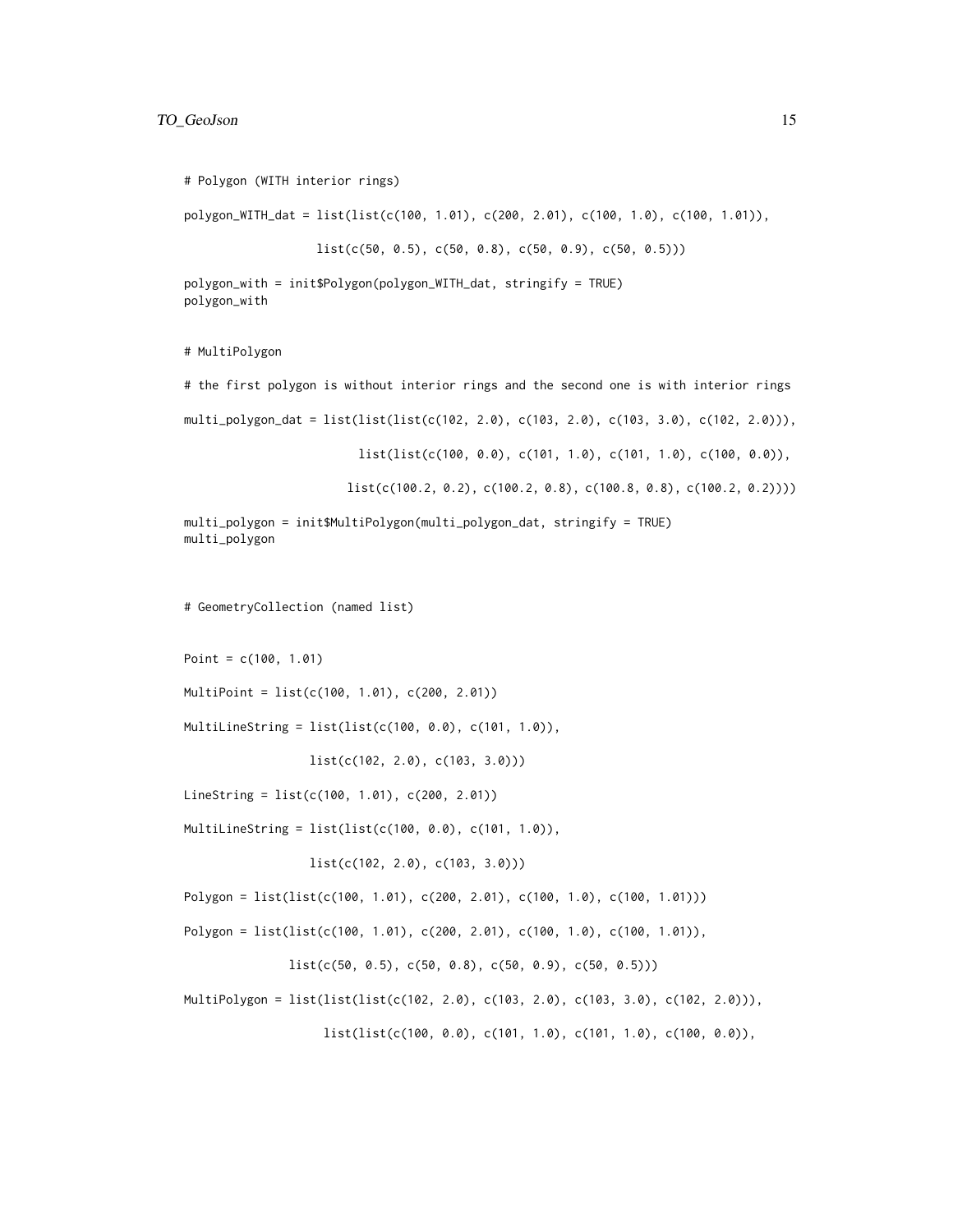```
list(c(100.2, 0.2), c(100.2, 0.8), c(100.8, 0.8), c(100.2, 0.2))))
```

```
geometry_collection_dat = list(Point = Point, MultiPoint = MultiPoint,
```

```
MultiLineString = MultiLineString, LineString = LineString,
```
MultiLineString = MultiLineString, Polygon = Polygon,

Polygon = Polygon, MultiPolygon = MultiPolygon)

geometry\_col = init\$GeometryCollection(geometry\_collection\_dat, stringify = TRUE) geometry\_col

```
# Feature (named list)
```
# Empty 'properties' list

feature\_dat1 = list(id = 1, bbox =  $c(1,2,3,4)$ , geometry = list(Point =  $c(100, 1.01)$ ),

properties = list())

# Nested 'properties' list

feature\_dat2 = list(id = "1", bbox = c(1,2,3,4), geometry = list(Point = c(100, 1.01)),

properties =  $list(prop0 = 'value0',$ 

prop1 =  $0.0$ , vec =  $c(1,2,3)$ , lst = list(a = 1, d = 2)))

```
feature_obj = init$Feature(feature_dat2, stringify = TRUE)
feature_obj
cat(feature_obj$json_dump)
```
# FeatureCollection (named list)

# takes as input the previously created 'feature\_dat1', 'feature\_dat2'

 $feature\_col\_dat = list(bbox = c(-10.01, -10.01, 10.01, 10.01),$ 

```
features = list(Feature = feature_dat1, Feature = feature_dat2))
feature_col_dat
```

```
feature_collection_obj = init$FeatureCollection(feature_col_dat, stringify = TRUE)
```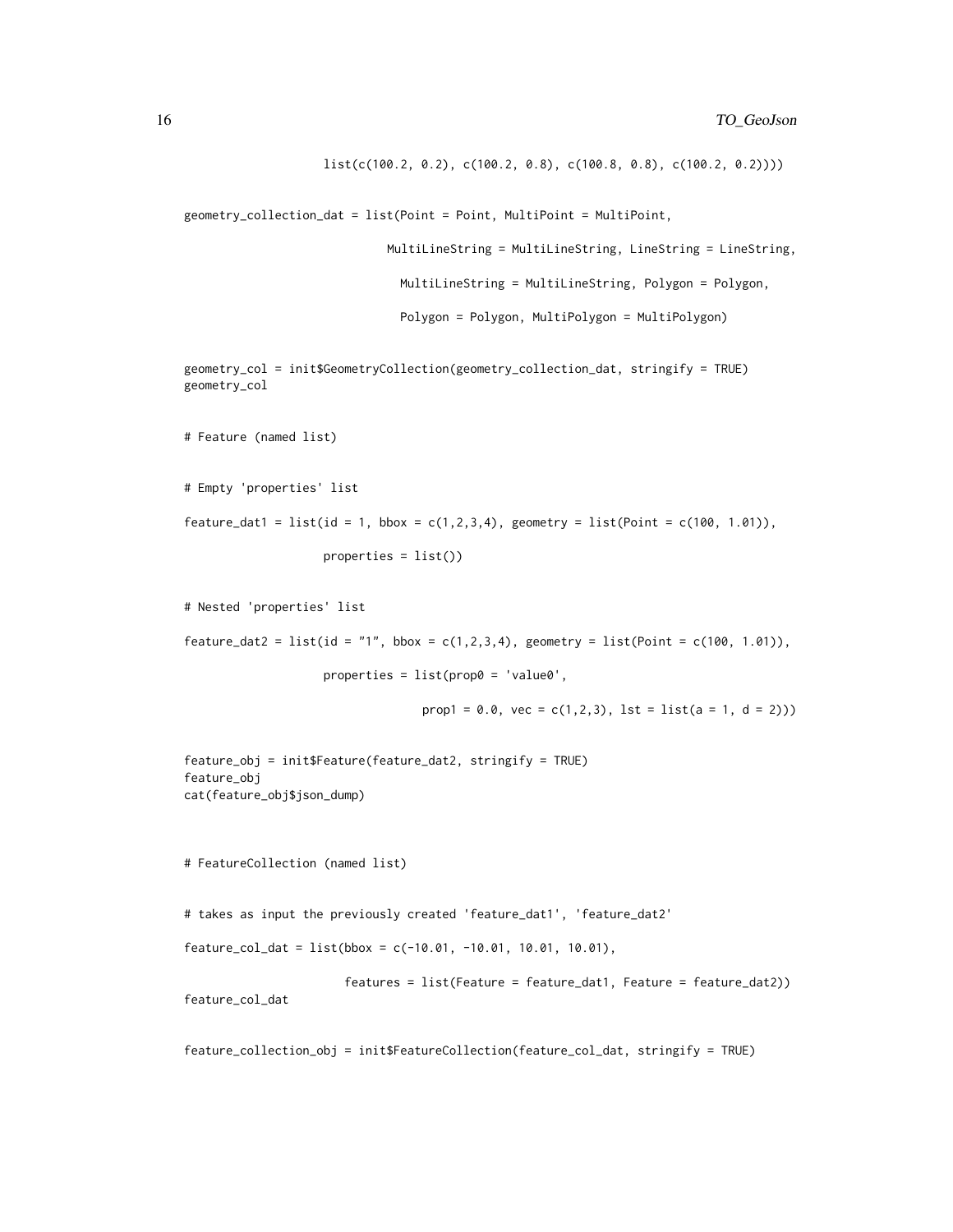# TO\_GeoJson 17

feature\_collection\_obj cat(feature\_collection\_obj\$json\_dump)